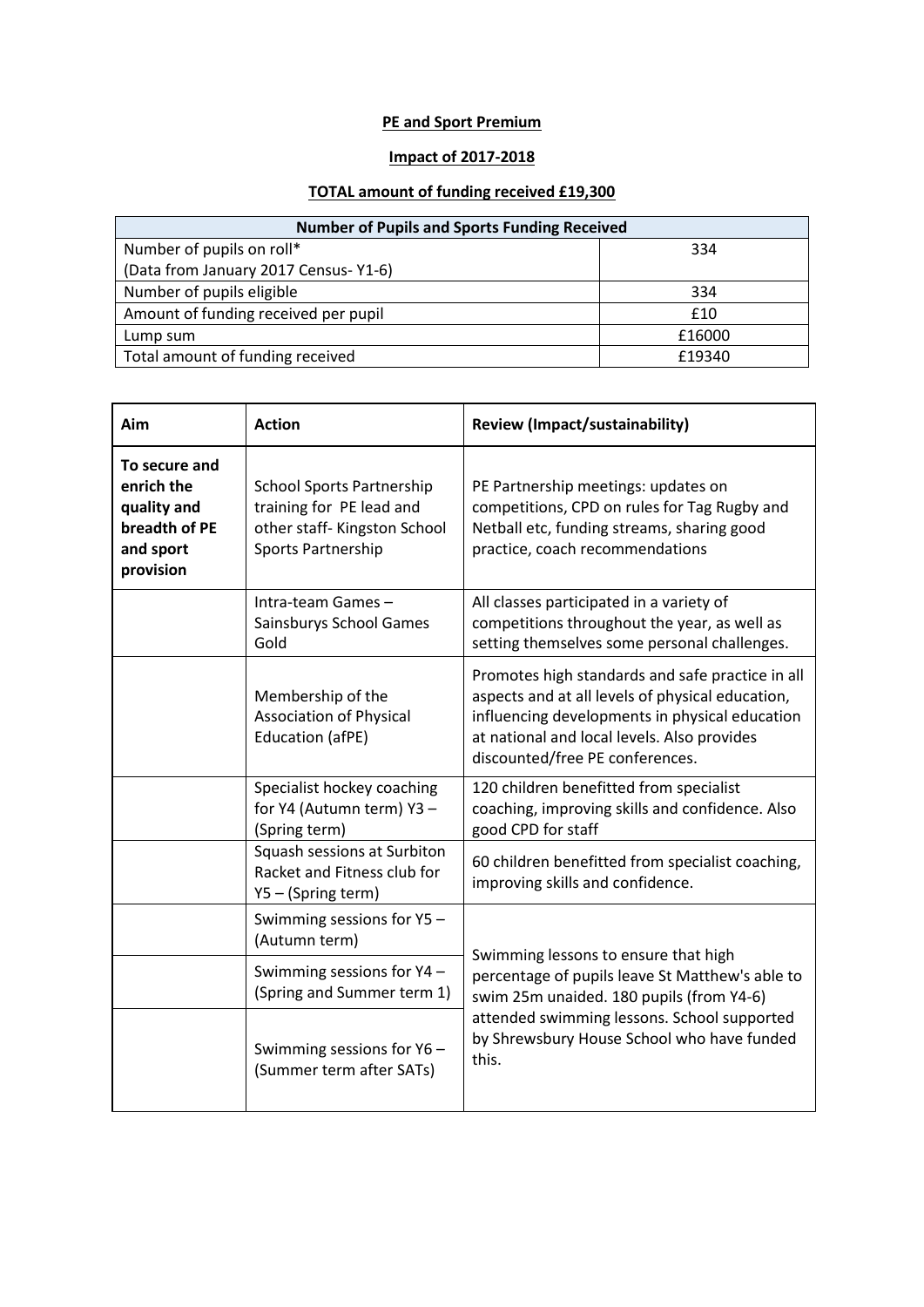|                                                                                                                                                                                      | Specialist football training<br>for children and staff from<br>FA qualified coach<br>(Summer 1, Y1 & Y2) | 120 children benefitted from specialist<br>coaching, improving skills and confidence.<br>Fantastic CPD opportunity for staff                                                                                                                                                                                  |
|--------------------------------------------------------------------------------------------------------------------------------------------------------------------------------------|----------------------------------------------------------------------------------------------------------|---------------------------------------------------------------------------------------------------------------------------------------------------------------------------------------------------------------------------------------------------------------------------------------------------------------|
|                                                                                                                                                                                      | Teddy tennis - specialist<br>coaching for reception<br>(Summer 2)                                        | 60 children benefitted from specialist coaching,<br>improving skills and confidence                                                                                                                                                                                                                           |
|                                                                                                                                                                                      | <b>New resources:</b>                                                                                    | Resources purchased to replace damaged or<br>missing items to ensure that PE lessons were<br>inclusive and not limited by equipment.                                                                                                                                                                          |
|                                                                                                                                                                                      | Netball nets x2                                                                                          |                                                                                                                                                                                                                                                                                                               |
|                                                                                                                                                                                      | Electric pump                                                                                            |                                                                                                                                                                                                                                                                                                               |
|                                                                                                                                                                                      | Tag rugby belts<br>x30                                                                                   |                                                                                                                                                                                                                                                                                                               |
|                                                                                                                                                                                      | <b>Ball bag</b>                                                                                          |                                                                                                                                                                                                                                                                                                               |
|                                                                                                                                                                                      | Dodgeballs - set                                                                                         |                                                                                                                                                                                                                                                                                                               |
|                                                                                                                                                                                      | Scooter training for Y1 & 2                                                                              | To ensure pupils are safer as they travel to and                                                                                                                                                                                                                                                              |
|                                                                                                                                                                                      | <b>Bikeability Training-March</b><br>(Y4), June and July 2018 (Y5-<br>Y6)                                | from school - in line with Travel Plan.<br>40 children attended scooter training.<br>60 children from Y4 had a half-day bikeability<br>session, improving confidence. 60 children from<br>Y5/6 gained L1 or L2.                                                                                               |
| To increase<br>participation in<br><b>PE and Sports</b><br>so that all pupils<br>develop healthy<br>lifestyles and<br>reach<br>performance<br>levels of which<br>they are<br>capable | Inclusive PE- all children to<br>participate in PE and as<br>many competitions as<br>possible            | All children to participate in PE. Competition<br>increases level of participation. Inclusive and<br>SEN events attended.                                                                                                                                                                                     |
|                                                                                                                                                                                      | Build 2 table tennis tables in<br>KS2 play area.                                                         | Offering an alternative sport to increase<br>participation. To provide further opportunities<br>for activeness during break times and<br>lunchtimes.                                                                                                                                                          |
|                                                                                                                                                                                      | Sports Coaches to engage<br>pupils in active lunchtimes<br>Sept-July                                     | Increases the levels of participation in school<br>sports - providing a wide range of activities                                                                                                                                                                                                              |
|                                                                                                                                                                                      | Replenish St Matthew's<br>football kits for competing                                                    | Teams representing the school looking the part                                                                                                                                                                                                                                                                |
|                                                                                                                                                                                      | Dance training Y1-6 an hour<br>a week throughout the year                                                | Provides high quality dance teaching to the<br>pupils. Has had a particular impact on boys and<br>dancing. Introducing large numbers of pupils to<br>a new sport we are promoting a healthy active<br>lifestyle from an early age which will carry over<br>into their lives outside school and in later life. |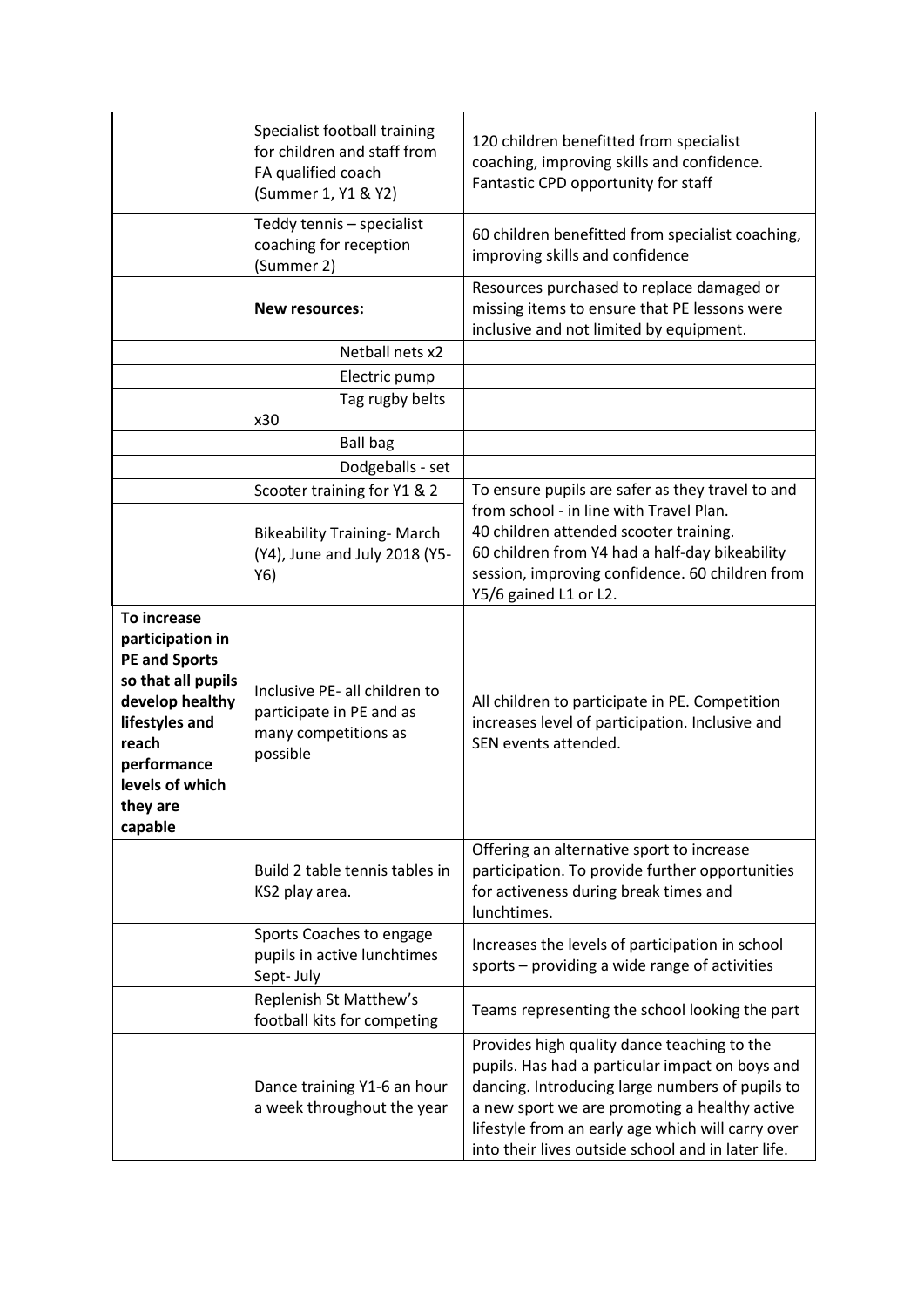| Gymnastic training Y1-6 an<br>hour a week throughout<br>Spring term 1.                                                                                                                                                                                                                                                                                                                                                                              |                                                                                                                    | Specialist coaching provided to 360 children.                                                               |
|-----------------------------------------------------------------------------------------------------------------------------------------------------------------------------------------------------------------------------------------------------------------------------------------------------------------------------------------------------------------------------------------------------------------------------------------------------|--------------------------------------------------------------------------------------------------------------------|-------------------------------------------------------------------------------------------------------------|
| Girls only football club<br>(Summer term 1)                                                                                                                                                                                                                                                                                                                                                                                                         |                                                                                                                    | Increase participation of girls who do not want<br>to play football with the boys. 30 children<br>attended. |
| Participation in Cluster and<br><b>Local Authority Sports</b><br>Competitions:                                                                                                                                                                                                                                                                                                                                                                      |                                                                                                                    |                                                                                                             |
| Event                                                                                                                                                                                                                                                                                                                                                                                                                                               | Children                                                                                                           |                                                                                                             |
| Y4 Boys<br>Football<br>Y2 Football<br>Y5/6<br>Swimming<br>gala<br>Y4 Girls<br>Football<br>Y5/6 Girls<br>Football<br><b>Y5/6 Tag</b><br>Rugby<br>Y5/6 Boys<br>Football<br>Y5/6 Cross<br>Country<br>Y3 Boys<br>Football<br><b>Y2</b><br>Multisports<br>Y2<br>Multisports<br>Y5/6 Sports<br>Hall<br>Athletics<br>Y4 Girls<br>Football<br>Y3 Boys Tag<br>Rugby<br>Y4 Girls<br>Football<br>Y6 Netball<br>Y4/5/6<br>Inclusive<br>Sports Hall<br>Athletics | 8<br>$\overline{7}$<br>14<br>7<br>8<br>10<br>8<br>17<br>8<br>12<br>12<br>30<br>8<br>8<br>8<br>$\overline{7}$<br>18 | As many children attended as many events as<br>possible, including SEN and inclusive festivals.             |
| Y5/6<br>Hockey                                                                                                                                                                                                                                                                                                                                                                                                                                      | 8                                                                                                                  |                                                                                                             |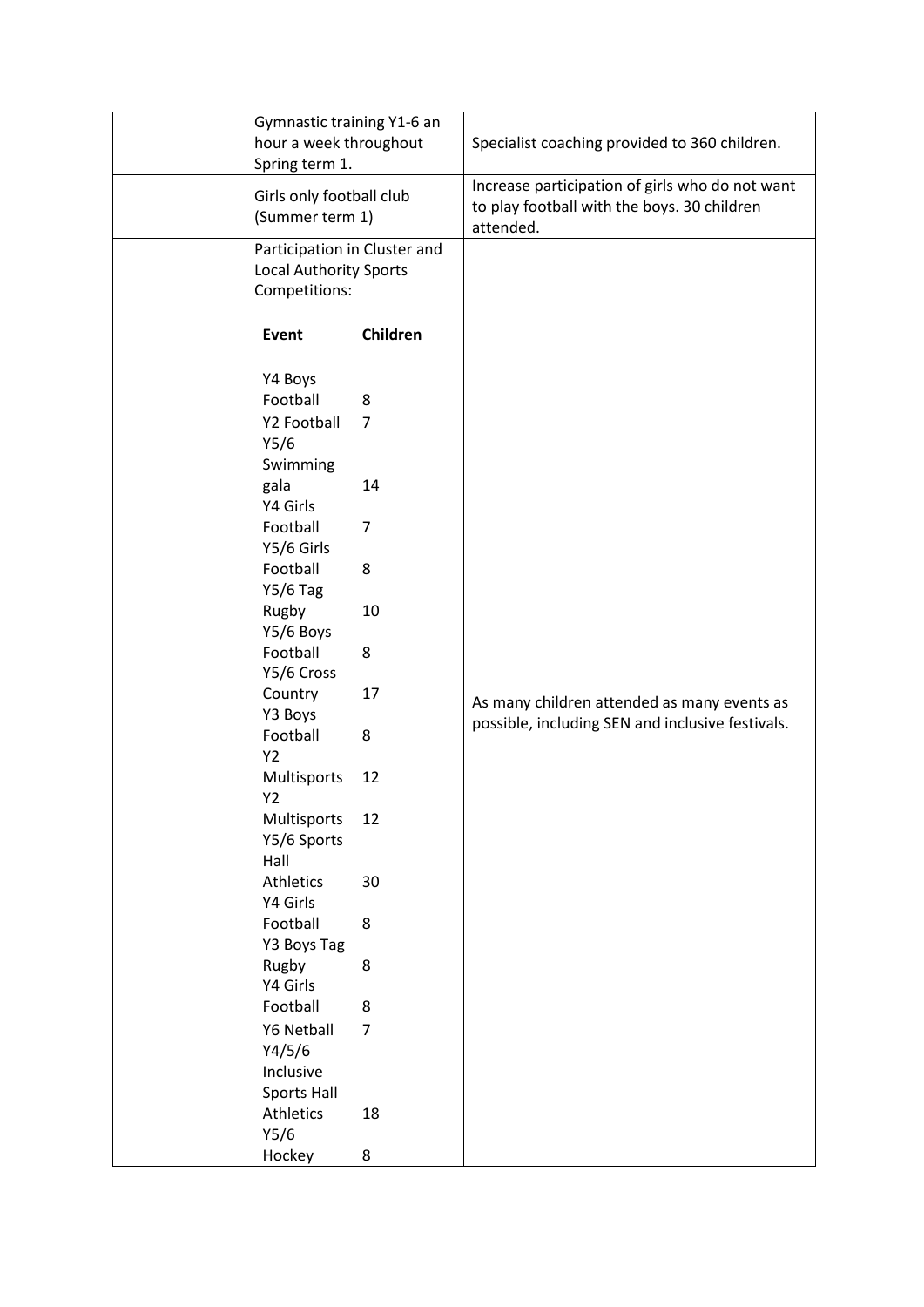|  | Y2 Boys                                                            |                             |                                                 |
|--|--------------------------------------------------------------------|-----------------------------|-------------------------------------------------|
|  | Football                                                           | 8                           |                                                 |
|  | Y3 Girls                                                           |                             |                                                 |
|  | Football                                                           | 6                           |                                                 |
|  | London                                                             |                             |                                                 |
|  | Youth                                                              |                             |                                                 |
|  | Games -                                                            |                             |                                                 |
|  | Tag Rugby                                                          | 10                          |                                                 |
|  | Y4 Tag                                                             |                             |                                                 |
|  | Rugby                                                              | 12                          |                                                 |
|  | Y1 Boys                                                            |                             |                                                 |
|  | Football                                                           | 8                           |                                                 |
|  | Y2 Girls                                                           |                             |                                                 |
|  | Football                                                           | 8                           |                                                 |
|  | Y5 Boys                                                            |                             |                                                 |
|  | Football                                                           | 8                           |                                                 |
|  | Y5/6 Best                                                          |                             |                                                 |
|  | Quick                                                              |                             |                                                 |
|  | Cricket                                                            | 8                           |                                                 |
|  | Y5/6 Girls                                                         |                             |                                                 |
|  | Quick                                                              |                             |                                                 |
|  | Cricket                                                            | 8                           |                                                 |
|  | Y3/4/5                                                             |                             |                                                 |
|  | Summer                                                             |                             |                                                 |
|  | Relays                                                             | 28                          |                                                 |
|  | Y2 Boys                                                            |                             |                                                 |
|  | Football                                                           | 8                           |                                                 |
|  | <b>SEN Sports</b>                                                  |                             |                                                 |
|  | Day                                                                | 6                           |                                                 |
|  | Y5 Quick                                                           |                             |                                                 |
|  | Cricket                                                            | 8                           |                                                 |
|  | Y5/6                                                               |                             |                                                 |
|  | Rounders                                                           |                             |                                                 |
|  | Y3 Girls                                                           |                             |                                                 |
|  | Football                                                           | 8                           |                                                 |
|  |                                                                    |                             |                                                 |
|  | <b>Total</b>                                                       | 332                         |                                                 |
|  | <b>Additional Sports</b>                                           |                             |                                                 |
|  | Opportunities:                                                     |                             |                                                 |
|  |                                                                    |                             |                                                 |
|  |                                                                    | <b>National Fitness Day</b> | Providing additional active opportunities       |
|  | Sport Relief Week<br>$\bullet$<br><b>Activities</b><br>Y4 watching |                             | throughout the school year - working in teams   |
|  |                                                                    |                             | or as a class. All children also set themselves |
|  |                                                                    |                             | challenges and attempted to beat them.          |
|  |                                                                    | professional hockey         |                                                 |
|  |                                                                    | at Surbiton Hockey          | The opportunity to watch and receive coaching   |
|  | Cub                                                                |                             | at a high level inspires young players.         |
|  |                                                                    | Y6 playing and              |                                                 |
|  |                                                                    | watching tennis at          | All children participated.                      |
|  |                                                                    | Surbiton Racket and         |                                                 |
|  | Fitness Club                                                       |                             |                                                 |
|  |                                                                    |                             |                                                 |